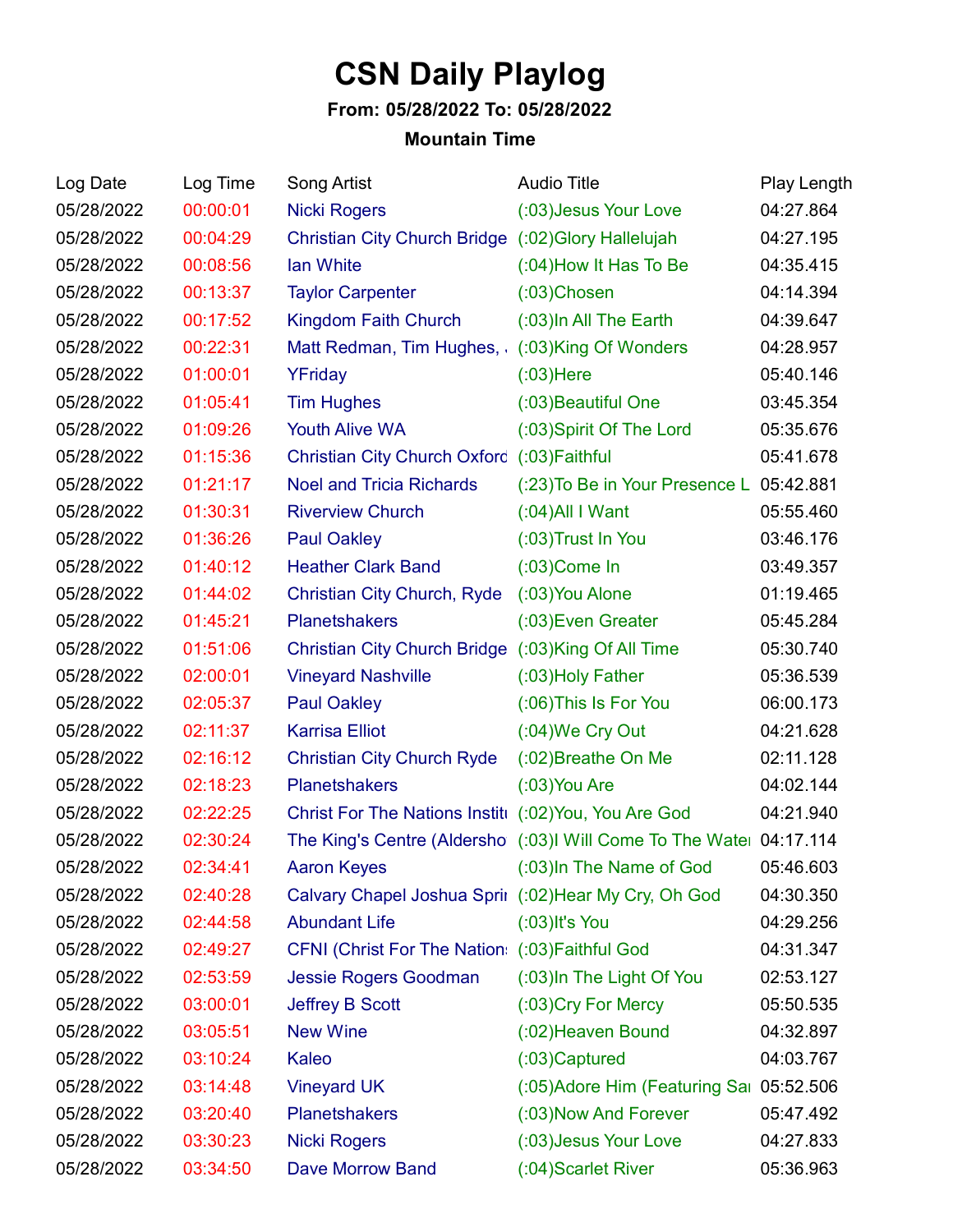| 05/28/2022 | 03:40:27 | <b>New Life Church</b>                                | (:02) This Is Our God                                               | 05:35.885 |
|------------|----------|-------------------------------------------------------|---------------------------------------------------------------------|-----------|
| 05/28/2022 | 03:46:03 | <b>Jeff Searles</b>                                   | (:03) Draw Near To Me                                               | 05:36.976 |
| 05/28/2022 | 03:51:40 | Tree 63                                               | $(0.05)$ Anthem                                                     | 04:50.598 |
| 05/28/2022 | 04:00:31 | <b>Brooke Fraser Ligertwood</b>                       | $(0.05)$ Hosanna                                                    | 05:50.491 |
| 05/28/2022 | 04:06:21 | <b>Casey Corum</b>                                    | (:03) How I Love Your Ways                                          | 05:48.003 |
| 05/28/2022 | 04:12:09 | <b>Matt Redman</b>                                    | $(02)10,000$ Reasons                                                | 04:51.036 |
| 05/28/2022 | 04:17:00 | <b>Lystra's Silence</b>                               | (:04) You Remain                                                    | 03:40.489 |
| 05/28/2022 | 04:30:14 | <b>Planetshakers</b>                                  | (:03) Your Glory                                                    | 05:54.583 |
| 05/28/2022 | 04:36:09 | <b>Wendy O'Connell</b>                                | (:03) Have Been Redeemed                                            | 04:42.382 |
| 05/28/2022 | 04:40:51 | Christ For The Nations Institi (:02) You, You Are God |                                                                     | 04:21.943 |
| 05/28/2022 | 04:45:13 | <b>Jim Weaver</b>                                     | (:02) The Weight of Your Glory 02:25.892                            |           |
| 05/28/2022 | 04:47:39 | Victory Christian Center Of E (:04) There's A Place   |                                                                     | 04:37.488 |
| 05/28/2022 | 04:52:17 | <b>Noel Richards</b>                                  | (:01) Have You Heard The Goc 04:38.802                              |           |
| 05/28/2022 | 05:00:18 | <b>Vineyard Inland</b>                                | $(03)$ All I Need                                                   | 05:46.711 |
| 05/28/2022 | 05:06:05 |                                                       | Calvary Chapel Costa Mesa, (:05) There Is No One Else Lik 04:00.955 |           |
| 05/28/2022 | 05:10:06 | Calvary Chapel Fort Lauder( (:01) Remember The Cross  |                                                                     | 02:16.108 |
| 05/28/2022 | 05:12:22 | <b>Matt Redman</b>                                    | (:03) Here For You                                                  | 05:34.364 |
| 05/28/2022 | 05:17:57 | The Hudson Taylors                                    | $(0.02)$ I Hear The Hunger Of The 04:16.380                         |           |
| 05/28/2022 | 05:22:13 | <b>Chris Tomlin</b>                                   | (:03) How Great Is Our God                                          | 04:18.878 |
| 05/28/2022 | 05:30:31 | Suncoast Christian Outreach (:03)1000 Hallelujahs     |                                                                     | 05:54.572 |
| 05/28/2022 | 05:36:26 | Darlene Zschech                                       | (:02) Shadow Of Your Wings                                          | 05:37.855 |
| 05/28/2022 | 05:42:04 | <b>Noel Richards</b>                                  | (:01) By Your Side                                                  | 04:53.894 |
| 05/28/2022 | 05:46:57 | <b>Martyn Layzell</b>                                 | (:01) Join The Song                                                 | 03:56.676 |
| 05/28/2022 | 05:50:54 | <b>Julia Grace</b>                                    | (:04) Everything That Has Brea 05:26.358                            |           |
| 05/28/2022 | 08:30:24 | Victory Christian Center Of E (:17) Live For You      |                                                                     | 05:28.115 |
| 05/28/2022 | 08:35:52 | <b>VBF Worship</b>                                    | (1:03) You Won't Relent                                             | 04:36.080 |
| 05/28/2022 | 08:40:29 | Autumn                                                | (5:47) Counting Every Blessing 04:47.883                            |           |
| 05/28/2022 | 08:45:16 | <b>Samuel Lane</b>                                    | (:03) Beautiful                                                     | 04:58.475 |
| 05/28/2022 | 08:50:15 | <b>Alwyn Wall</b>                                     | (:03) Jesus Said                                                    | 06:03.896 |
| 05/28/2022 | 19:00:11 | <b>Trent Vineyard</b>                                 | (:03) Sweetest Sound                                                | 03:53.956 |
| 05/28/2022 | 19:04:04 | <b>Joel Engle</b>                                     | $(.04)$ Run To You                                                  | 03:56.674 |
| 05/28/2022 | 19:08:01 | Mark McCoy and Andy Park                              | (:03)I See The Lord                                                 | 05:45.828 |
| 05/28/2022 | 19:13:53 | <b>Tim Hughes</b>                                     | (:03) At Your Name (Forever)                                        | 06:11.554 |
| 05/28/2022 | 19:20:05 | <b>Planetshakers</b>                                  | $(0.04)$ Burn                                                       | 06:21.914 |
| 05/28/2022 | 19:30:10 | <b>Breakaway Ministries</b>                           | (:03) Who May Ascend                                                | 03:57.660 |
| 05/28/2022 | 19:34:08 | Form                                                  | (:03) Great Are You                                                 | 03:57.649 |
| 05/28/2022 | 19:38:06 | Re:Zound                                              | $(03)$ Holy Holy                                                    | 04:43.058 |
| 05/28/2022 | 19:43:03 | <b>David Gate</b>                                     | (:03) Shout Of The Nations                                          | 02:57.800 |
| 05/28/2022 | 19:46:00 | <b>Christian City Church Ryde</b>                     | (:01) Into Your Presence                                            | 06:02.365 |
| 05/28/2022 | 19:52:03 | <b>Andy Bromley</b>                                   | (:04) My Troubled Soul (Praise                                      | 04:50.378 |
| 05/28/2022 | 20:00:01 | Dave Morrow Band and Calv (:03)Holy God               |                                                                     | 05:42.426 |